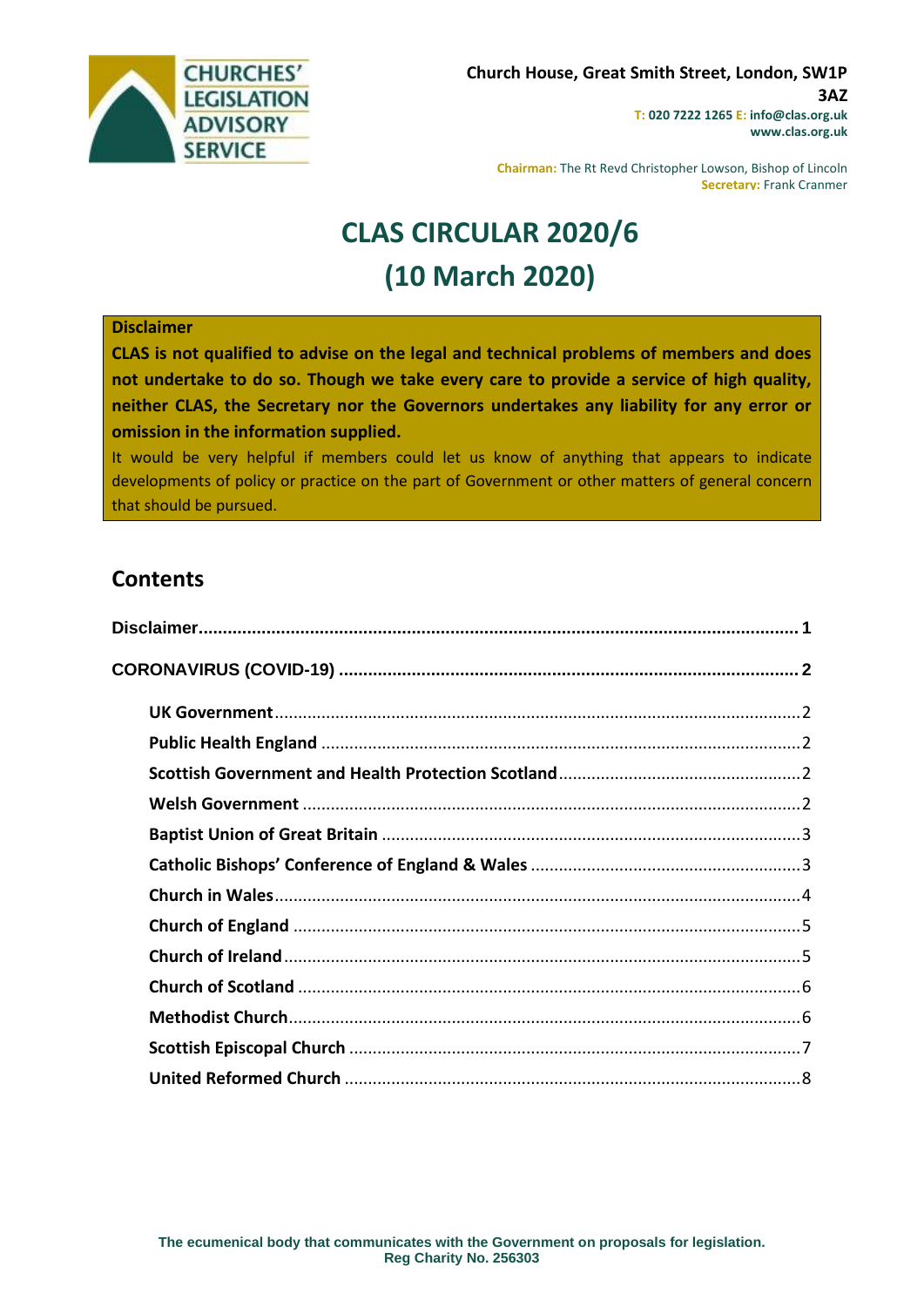# <span id="page-1-0"></span>**CORONAVIRUS (COVID-19)**

**Possibly for action**

**While we are very conscious that understanding of 'Church' and sacramental theology vary widely across the membship of CLAS, we thought it might be helpful to member Churches – particularly to those that have not yet formulated their own advice – to collate all the advice on coronavirus that we could find from reliable sources. Obviously,** *we can take no responsibility for the content of the medical advice offered* **and, in any event, the situation is changing literally day-by-day.** 

**The UK Government and the devolved administrations, jointly, have published an [Action Plan](https://gov.wales/sites/default/files/publications/2020-03/coronavirus-action-plan.pdf) which was last updated on 6 March.**

# **Non-church guidance**

#### <span id="page-1-1"></span>**UK Government**

The Government has published [Number of coronavirus \(COVID-19\) cases and risk in the UK,](https://www.gov.uk/guidance/coronavirus-covid-19-information-for-the-public) dated 9 March. Based on the World Health Organization's declaration that coronavirus is a public health emergency of international concern, the [UK Chief Medical Officers have raised the risk to the UK from](https://www.gov.uk/government/news/statement-from-the-four-uk-chief-medical-officers-on-novel-coronavirus)  [low to moderate.](https://www.gov.uk/government/news/statement-from-the-four-uk-chief-medical-officers-on-novel-coronavirus)

On 8 March, the BBC [reported](https://www.bbc.co.uk/news/uk-51796072) that, following an emergency Cobra meeting, the Government had decided that the UK would remain in the 'containment' stage of its response to the coronavirus and measures to delay the spread of the virus with 'social distancing' would not be introduced yet. Number 10 said that, following the Cobra meeting, the Prime Minister 'will be guided by the best scientific advice' but that there was no need to cancel sporting events at this stage.

#### <span id="page-1-2"></span>**Public Health England**

All the current coronavirus guidance produced by HM Government for health professionals and nonclinical settings i[s here.](https://www.gov.uk/government/collections/coronavirus-covid-19-list-of-guidance)

#### <span id="page-1-3"></span>**Scottish Government and Health Protection Scotland**

The latest coronavirus guidance from Health Protection Scotland i[s here.](https://www.hps.scot.nhs.uk/a-to-z-of-topics/wuhan-novel-coronavirus/)

#### <span id="page-1-4"></span>**Welsh Government**

The latest coronavirus guidance from the Welsh Government is [here.](https://gov.wales/coronavirus)

#### **FCO travel advice**

Travel advice from the Foreign & Commonwealth Office is [here.](https://www.gov.uk/guidance/travel-advice-novel-coronavirus)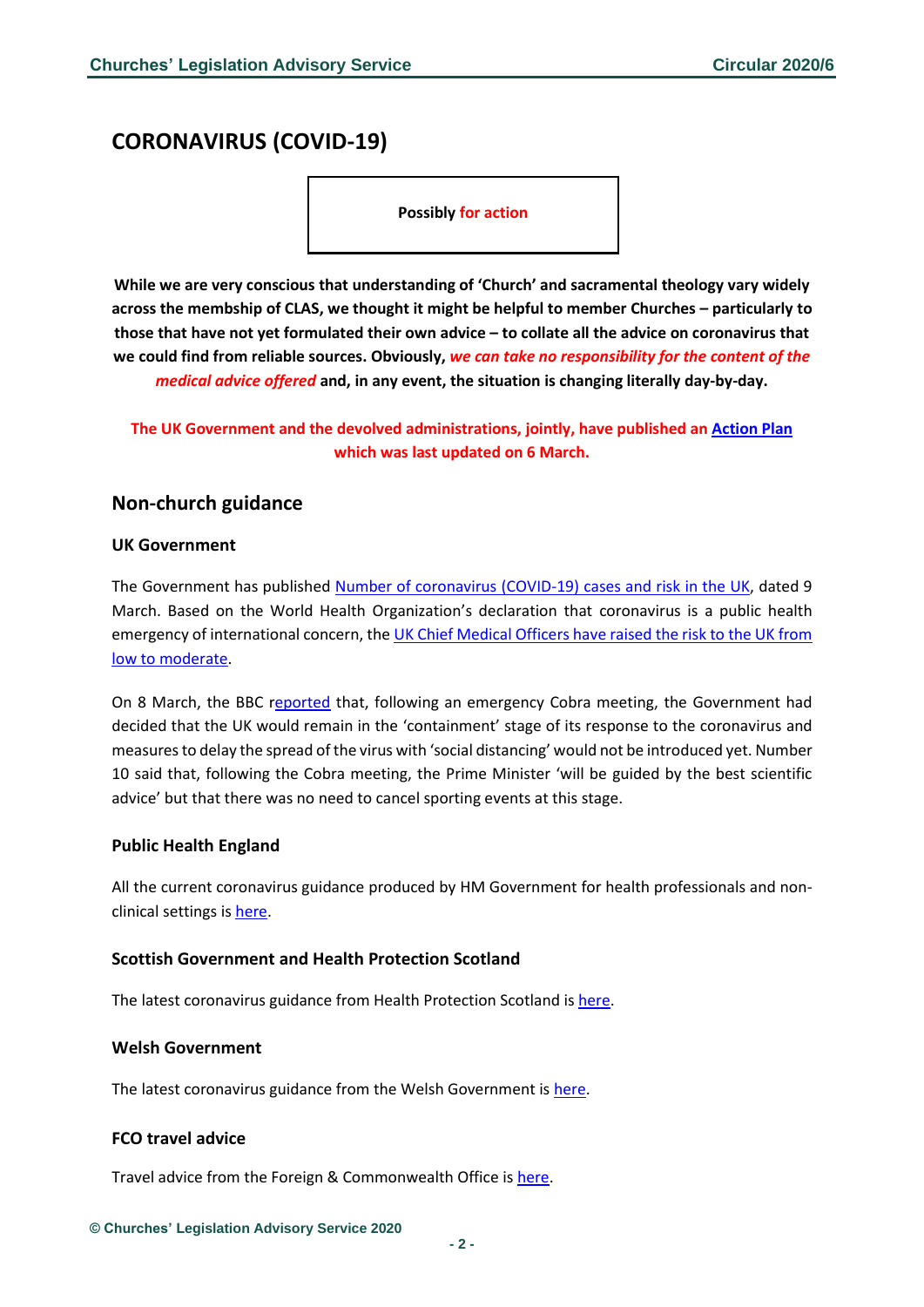# **Church guidance**

# <span id="page-2-0"></span>**Baptist Union of Great Britain**

The latest coronavirus guidance from the Baptist Union of Great Britain, dated 10 March, is [here.](https://www.baptist.org.uk/Articles/567265/Coronavirus_advice_for.aspx) In brief:

- **Churches should consider following best-hygiene practices** that include advising members with coughs and sneezes to refrain from handshaking and having hand-sanitisers available for all to use.
- Best hygiene practice should continue to be observed in all pastoral contacts.
- 'When gathering around the Lord's Table to share communion, the use of individual cups should be considered. It may also be a sensible precaution to use pre-cut, individual pieces of bread rather than passing around one loaf. Churches can still use one loaf to signify our unity, whilst maintaining sensible hygiene precautions'.

# <span id="page-2-1"></span>**Catholic Bishops' Conference of England & Wales**

In its latest [guidance](https://www.cbcew.org.uk/wp-content/uploads/sites/3/2020/03/COVID19-Guidelines-3-090320-1648.pdf), version 3 dated 9 March, the Catholic Bishops' Conference of England & Wales notes that 'At the time of writing we are not in a pandemic. Efforts in England and Wales are focused on containment of the virus and this advice is written for those circumstances. If this situation changes, detailed guidance will be produced. The guidance is kept under continuous review'. **The guidance recommends 'a stepped approach' and, as of 10 March, says that 'We are now officially at Stage 2 of the guidelines. Please implement these changes with immediate effect'**.

#### *Stage 1: Very few cases in UK, no cases in local parishes:*

- Ensure that everyone maintains good hygiene especially at Mass and parish gatherings particularly by using (and binning) tissues and washing hands with soap and water or alcohol.
- Ask anyone with cold or flu symptoms to refrain from the physical sign of peace, taking communion from the Chalice and advise they should receive the host on the hand only.
- Ensure good regular cleaning of surfaces lots of people touch regularly, including such things as door handles.
- Ask everyone attending Mass to sanitise their hands as they come into church using sanitized gel dispensers (make these available in porches or entrances).
- Ensure that ministers of the Eucharist sanitise their hands before and after distributing communion (*we should be doing this anyway as a matter of course*).

The advice adds: '*There is no need as things stand for the Chalice to be withdrawn or the sign of peace suspended, such as was advised during the 2009 flu pandemic. This advice would only come if we had a very serious epidemic in the UK and at the time of writing this is unlikely. People with cold and flulike symptoms should refrain from the sign of peace if they are present*'.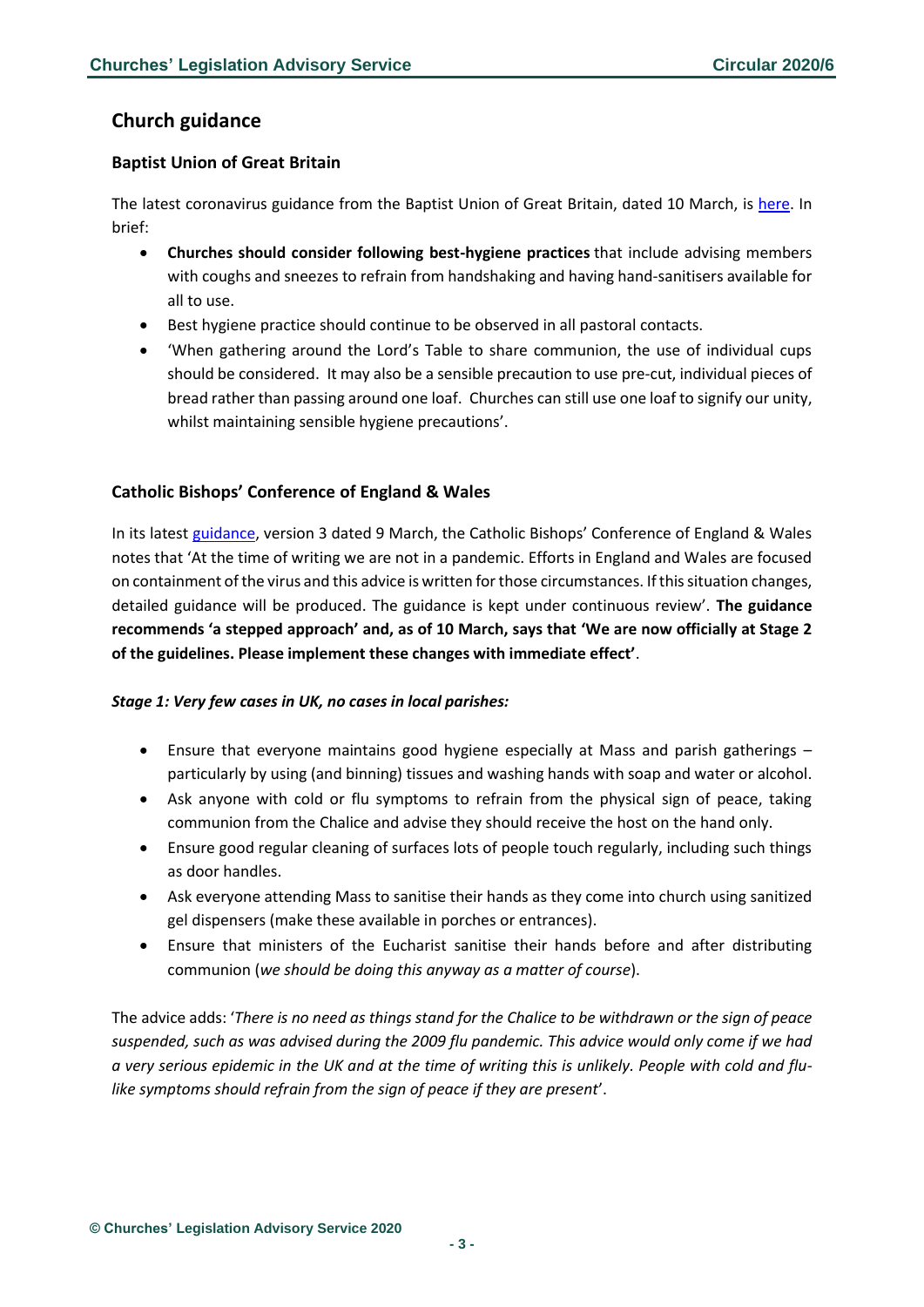# *Stage 2: Current status. A number of cases in local communities or a case specifically linked to a parish community*:

The key things for parishes in these circumstances are:

- It is likely you will need to suspend distribution under both kinds (the host to be given on the hand only).
- When giving communion in the hand, seek to ensure you place the host in the hand of the recipient in such a way that you do not touch their hands.
- Suspend the physical sign of peace.
- Remove holy water stoups.
- Public veneration of relics and the Cross on Good Friday should NOT be by kissing or physically touching them.
- Advise those most vulnerable (elderly, people with weakened immune systems and long-term conditions like cancer, diabetes and heart disease) to refrain from large parish gatherings and stay at home.
- Cease use of shared hymn books and missals which could help transmit the virus.
- Ask everyone attending Mass to sanitise their hands as they come into church using sanitized gel dispensers (make these available in porches or entrances).

#### *Stage 3: Many cases in local parishes*

It is currently unlikely, but not impossible, that we will get to this stage. This could be at either deanery, diocesan or national level. The guidance states that, in such circumstances, '*Mass and Liturgy in public should be suspended and parish gatherings suspended. Specific and detailed guidance will be produced should we come to this stage. But at the time of writing this is not needed. Templates have been drafted for Ordinaries to use should this be needed*'.

# <span id="page-3-0"></span>**Church in Wales**

In brief, th[e guidance](https://churchinwales.contentfiles.net/media/documents/Covid-19_Advice_5_March_2020.pdf) from the Church in Wales, last updated 5 March, is that:

- Pastoral visitors to homes and hospitals should observe all precautions in personal hygiene before and after such visits.
- Priests presiding at the Eucharist, communion administrators and servers should wash their hands: 'We strongly advise the use of hand sanitizers immediately before the Preparation of the Table and Eucharistic prayer'.
- Receive Holy Communion in one kind: *public administration of the chalice should cease in the Church in Wales until further notice.* The Chalice must continue to be prepared and consecrated in the usual way, but the celebrant alone should receive from the Chalice.
- If, contrary to the above guidance, a parish continues to offer the chalice to the congregation, intinction (dipping the bread into the wine) should be prohibited.
- Sharing of the Peace: *We are now strongly advising that physical Sharing of the Peace be discontinued until further notice.*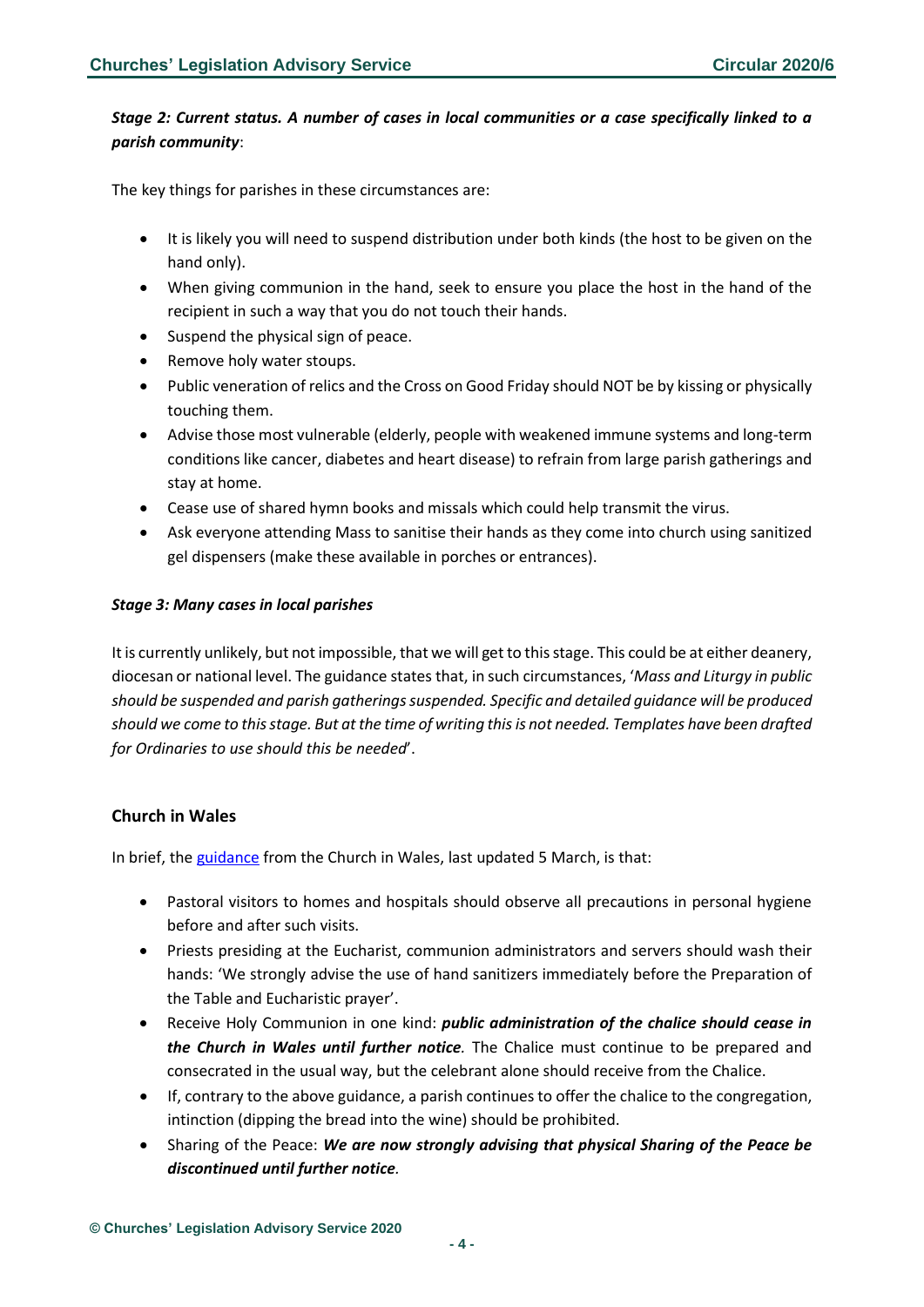# <span id="page-4-0"></span>**Church of England**

The latest guidance from the Church of England, last updated 5 March, is [here.](https://www.churchofengland.org/more/media-centre/coronavirus-covid-19-guidance-churches#na) Guidance specific to clergy, other ministers and leadership teams is [here.](https://www.churchofengland.org/more/media-centre/coronavirus-covid-19-guidance-parishes/coronavirus-covid-19-additional) [The Church's advice is reviewed daily, and the web page indicates when it was last updated.] In brief, in the event of increased community transmission of coronavirus, priests should take a view whether it is necessary to withdraw the Common Cup. If so they should:

- Suspend the administration of the chalice and offer Communion in one kind only i.e. the consecrated bread/wafer/host, with the priest alone taking the wine.
- Consider suspending handshaking or other direct physical contact during the sharing of the peace.
- Consider suspending direct physical contact as part of a blessing or 'laying on of hands'.

Where the priest has not suspended the administration of the chalice, communicants may nevertheless decide to receive in one kind only at their own discretion.

It is also best practice for churches to have hand-sanitisers available for parishioners to use. In addition, priests presiding at the Eucharist, communion administrators and servers should wash their hands, preferably with an alcohol-based (minimum 60%) hand-sanitiser.

Intinction is not recommended (even by celebrants or communion administrators) as this represents an infection transmission route, as well as a risk to those with certain allergies.

Best hygiene practice should continue to be observed in all pastoral contacts.

# <span id="page-4-1"></span>**Church of Ireland**

The overall [advice](https://www.ireland.anglican.org/news/9403/church-of-ireland-guidance-in) of the Church of Ireland, issued on 28 February, is that all public health guidance provided by state authorities – [the Public Health Agency](http://www.publichealth.hscni.net/) in Northern Ireland and the [Health Protection](http://www.hpsc.ie/)  [Surveillance Centre](http://www.hpsc.ie/) in the Republic of Ireland – should be followed. As to church services:

- **Physical interaction during services, including the Sign of Peace, should be suspended.**
- Parionshioners should stay at home if they feel ill and display influenza–like symptoms.
- The Church's duty of care extends to members of the clergy. If you have influenza–type symptoms, do not call the clergy for pastoral visitation. Pastoral support for parishioners who are unable to attend church services should be provided by telephone or online (e.g. Skype).
- Everyone administering Holy Communion should wash their hands or use alcohol–based hand gel before beginning.
	- o **Holy Communion should be administered only in one kind (bread) and placed into the hands only and not onto the tongue**.
	- o **Only the celebrant should drink from the chalice**.
	- o **Intinction should be avoided**.

Guidance for religious services has been provided by the Health Protection Surveillance Centre and is available [here.](https://www.hpsc.ie/a-z/respiratory/coronavirus/novelcoronavirus/guidance/religioussettingsguidance/)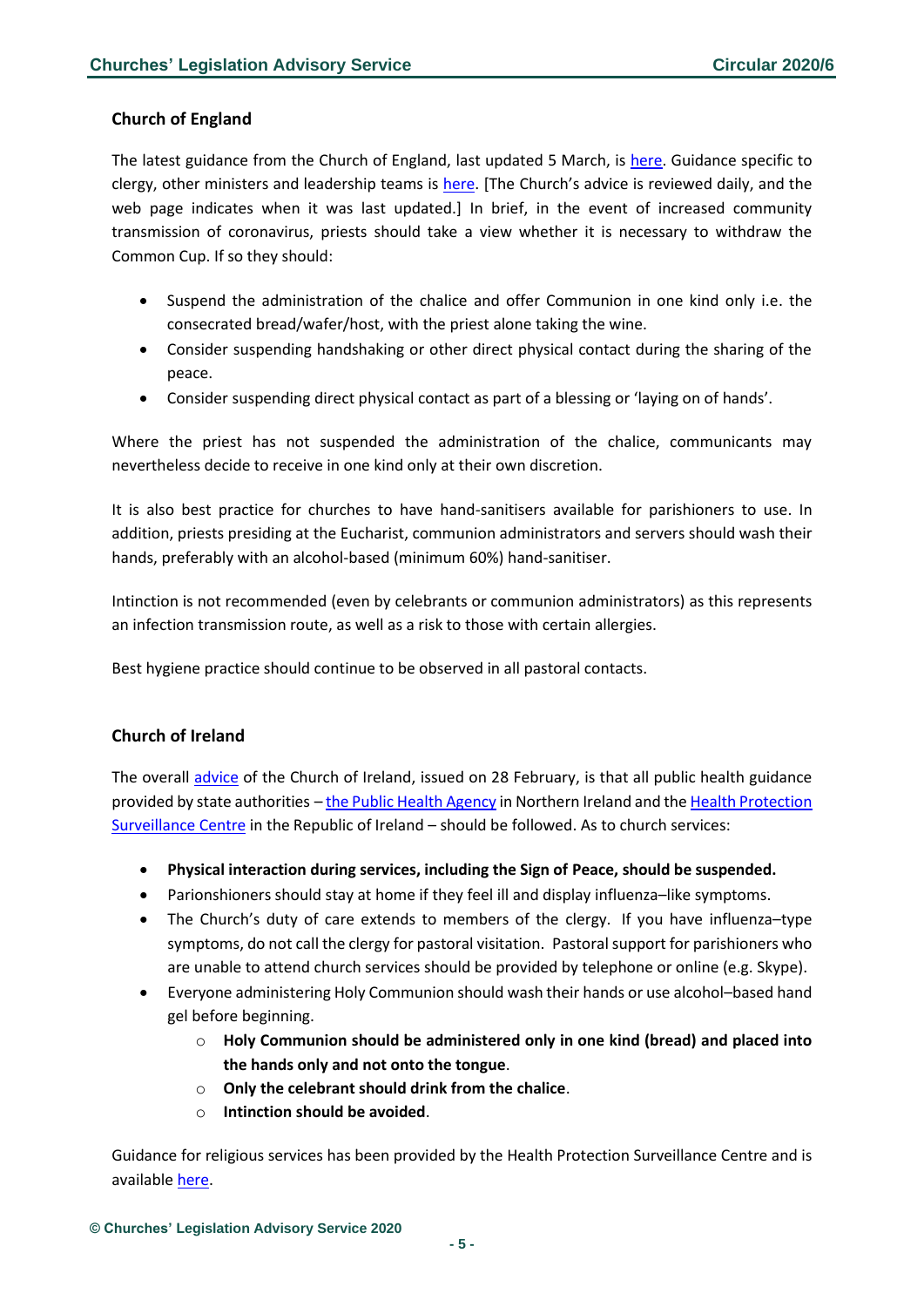#### <span id="page-5-0"></span>**Church of Scotland**

The [guidance](https://www.churchofscotland.org.uk/resources/advice-for-churches-covid-19-coronavirus) to congregations across the Church of Scotland is as follows:

At Communion services, churches should already be following best hygiene practices. This includes advising parishioners with coughs and sneezes to refrain from shaking hands during The Peace, if that is part of your service, and to take only the bread if your church does not use individual cups. If you need advice on Communion cups or individual glasses, please contact Brian Auld, Safe Buildings [Consultant.](mailto:BAuld@churchofscotland.org.uk) It is also best practice for churches to have hand sanitisers available for parishioners to use. Best hygiene practice should continue to be observed in all pastoral contacts. Updated advice is available from [NHS Scotland.](http://www.hps.scot.nhs.uk/a-to-z-of-topics/wuhan-novel-coronavirus) Whilst in places of worship, there is no need to avoid other worshippers who are well or to change normal faith practices – this includes taking alcoholic wine from the common cup.

[Public Health Scotland](https://www.hps.scot.nhs.uk/a-to-z-of-topics/covid-19) and [the UK Government](https://www.gov.uk/government/topical-events/coronavirus-covid-19-uk-government-response) recommend that you should take usual infection prevention precautions including:

- Wash your hands often with soap and water for at least 20 seconds.
- Use an alcohol-based hand sanitiser that contains at least 60% alcohol if soap and water are not available.
- Churches can underline the importance of handwashing by ensuring that hand sanitisers are not available in toilets where soap and water can be used.
- It is particularly important after taking public transport to use sanitiser on your hands.
- Avoid touching your eyes, nose, and mouth with unwashed hands.
- Carry tissues to catch coughs and sneezes and bin the tissue.
- If you feel unwell, stay at home, do not attend work or school.
- Clean and disinfect frequently touched objects and surfaces in church buildings.

The threat posed by COVID-19 has been assessed by the Chief Medical Officer as "moderate". This permits the Scottish Government to plan for all eventualities. The risk to individuals remains low. NHS Scotland have [prepared a poster](https://www.churchofscotland.org.uk/__data/assets/pdf_file/0006/64572/NHS-Scotland-Coronavirus-posters.pdf) which could be displayed at your building entrance to give advice to visitors. The purpose of this poster is to protect the visitor and those within the building.

*The Church of Scotland also highlights the FCO's travel advice.*

# <span id="page-5-1"></span>**Methodist Church**

In it[s guidance](https://www.methodist.org.uk/about-us/news/latest-news/all-news/the-methodist-church-coronavirus-guidance/) dated 4 March, the Methodist Church notes that the UK Chief Medical Officers consider the current risk to individuals from Coronavirus as moderate and its overall adivce is for 'good hygiene with regular hand washing and for particular care to be taken in the preparation of sharing the elements at Holy Communion'. Specifically, it recommends as follows:

- Wash hands with soap and water often, or use hand sanitiser gel. This is particularly important for servers at Holy Communion.
- Churches may wish to use the traditional small glasses for communion to reduce the chances of infection.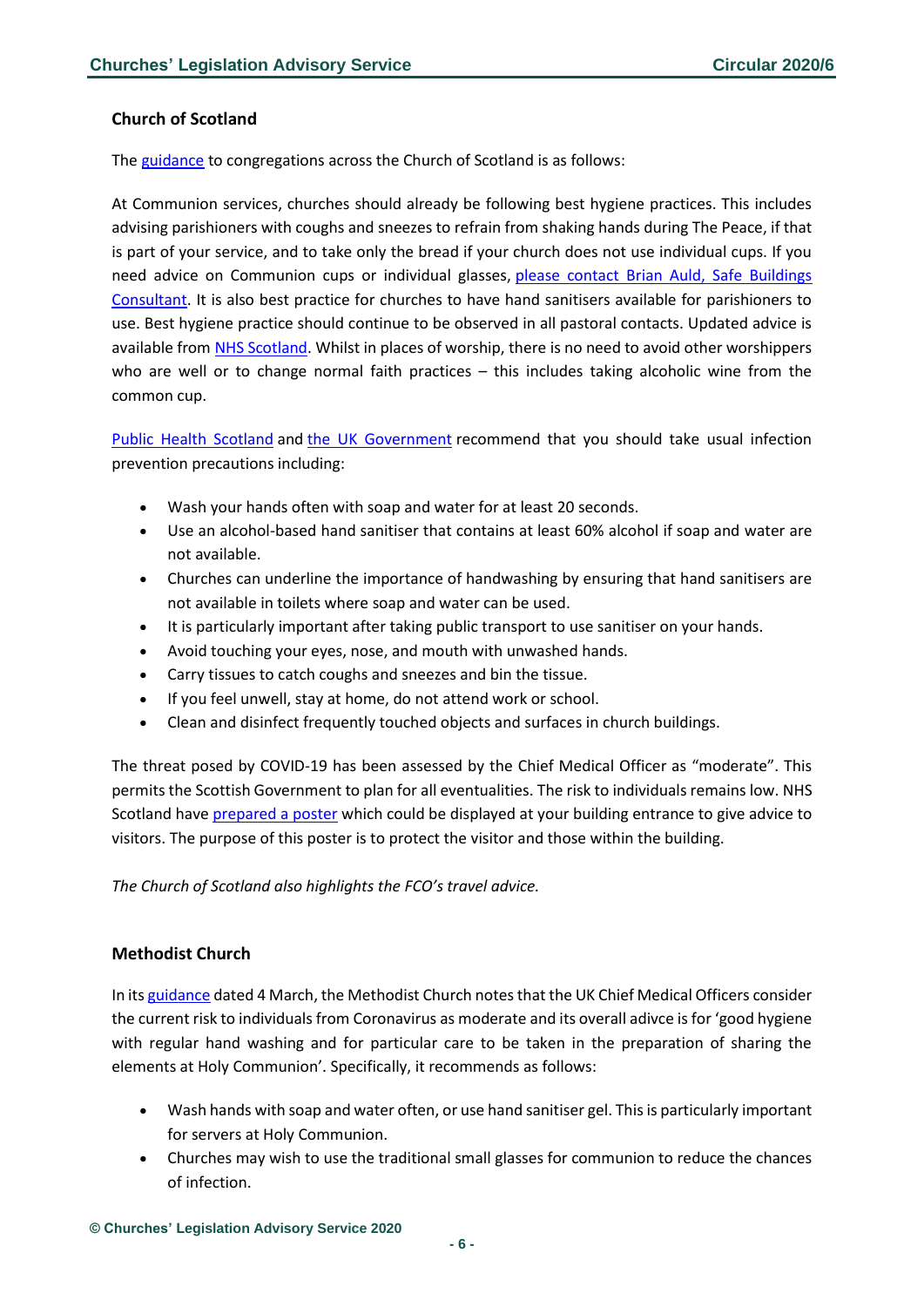- Where a common cup or chalice is used, attendees with coughs and sneezes should be encouraged to receive Communion in one kind only. That is the bread only. The practice of 'intinction', dipping the bread into the wine, should be avoided as this may spread the virus.
- Ministers or Worship Leaders should use alternatives to sharing the peace with handshakes. For instance using the British Sign Language version of the peace. [Watch a video that shows](https://www.youtube.com/watch?v=snaMc0oRUmE&fbclid=IwAR1QQnWCveRFGb0uSVaS6PdL1gIJxnq_2JYyLvQ9TXne4OfttXkO3Nm1LY4)  [how to do this.](https://www.youtube.com/watch?v=snaMc0oRUmE&fbclid=IwAR1QQnWCveRFGb0uSVaS6PdL1gIJxnq_2JYyLvQ9TXne4OfttXkO3Nm1LY4)
- Similarly they should refrain from shaking hands with members of the congregation as they leave.
- It is probably a good time to remind Communion Stewards that communion wine once poured out should never be returned to the bottle to be reused later. Any remaining elements should be reverently consumed or *put to ground*.

# <span id="page-6-0"></span>**Scottish Episcopal Church**

The [guidance](https://www.scotland.anglican.org/scottish-episcopal-church-issues-new-advice-on-covid-19-for-members-and-clergy/) from the College of Bishops, updated on 6 March, is as follows:

- Continue to follow all public health guidance provided by NHS Scotland, in particular the need for good hand hygiene, and take precautions when coughing or sneezing, which are the main cause of infection.
- Cease physical contact on arrival at church and departure until further notice, as well as during the Peace, which should be limited to a nod or a smile and a verbal 'and also with you' while members remain in their pew or chair.
- **Presiding priests should wash their hands thoroughly before the service, and use hand sanitiser when available during ablutions and before touching any wafers**. Sanitiser should also be made available, if possible, to servers and anyone assisting with the distribution of communion, to be used as discreetly as possible without interrupting the flow of worship.
- Small altar linens should be fresh for each celebration of communion.
- Communicants should remain a respectful distance from the next person on their way to the communion rail, and at the rail.
- **The sharing of the Chalice is suspended until further notice, and communion should be offered in one kind** i.e. taking the bread only, placed into the hand.
- Church members should stay at home and not attend church services if they feel unwell and display influenza symptoms such as a cough, breathing difficulty, and fever. Pastoral support to those who believe they could have the virus should not involve personal visits, and can instead be offered by telephone call until such time as a medical test clarifies the person's condition.
- Pastoral visitors to homes and hospitals should observe all precautions in personal hygiene before and after such visits.

It concludes: 'To avoid confusion within the SEC, it will be helpful if a consistent approach is adopted across the church, by following the above guidelines'.